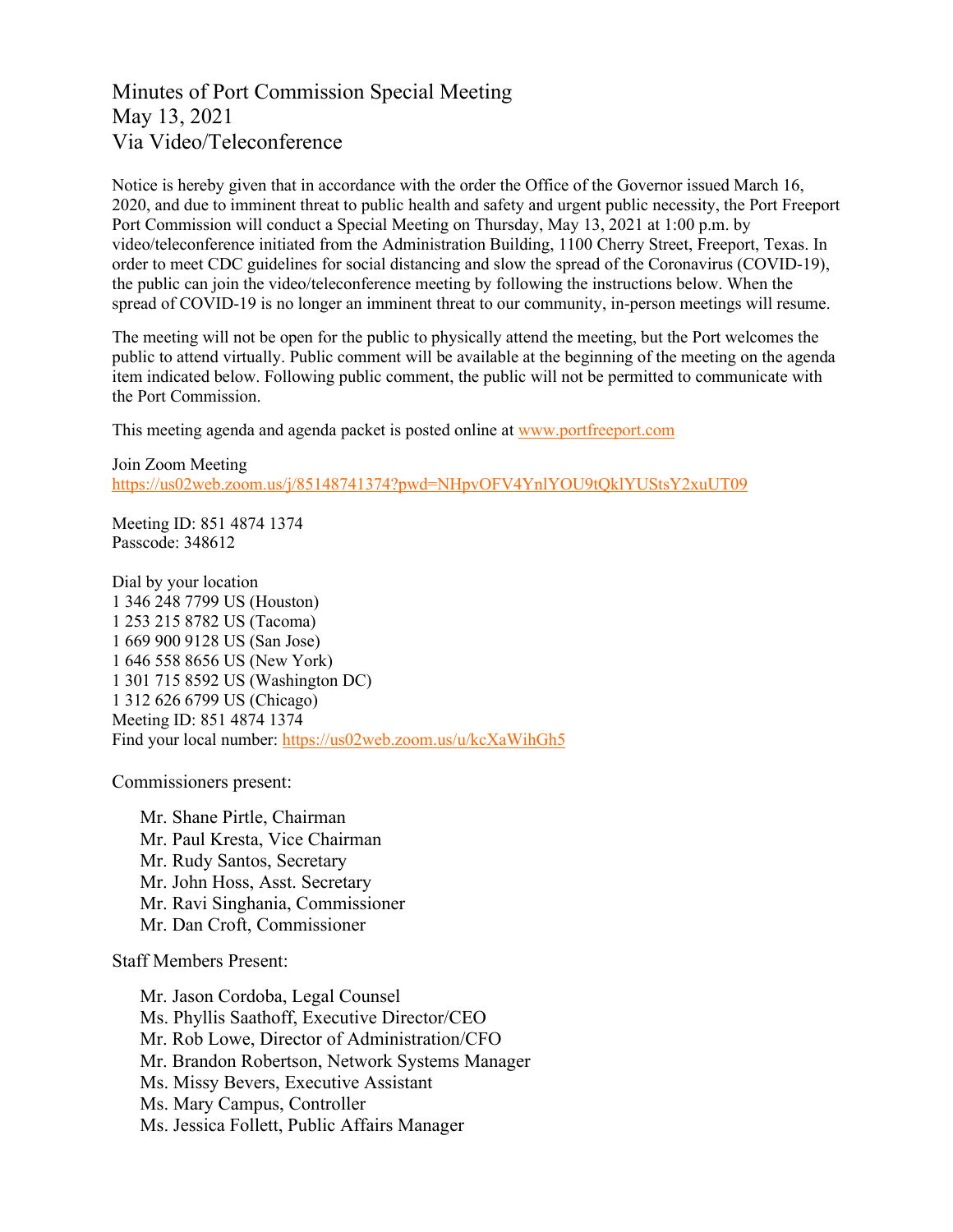Also, present via teleconference:

Mr. Rich Wells, Dow Chemical Company Ms. Jamie Snead, Dow Chemical Company Mr. Bobby Fuller, Texas Port Ministry Mr. Will Wachel, WSP Mr. Rob Giesecke

Commissioner Pirtle stated the following information…

Today is May 13, 2021, and the time is 1:00 p.m. This is a special meeting of the Port Commission. I am Shane Pirtle, Chairman. We are conducting this meeting by video/telephone conference pursuant to Governor Abbott's order suspending certain provisions of the Texas Open Meetings Act in order to minimize the impact of the coronavirus outbreak. This meeting is being recorded as required by the Texas Open Meetings Act.

With the posting of today's meeting a toll-free call-in number was indicated on the agenda, along with the agenda packet. Both may be found on the Port's website [www.portfreeport.com.](http://www.portfreeport.com/) Additionally, the public may join the meeting from a computer, tablet, or smartphone or by phone using the toll-free call-in number.

This meeting will not be open for the public to physically attend the meeting, but the Port welcomes the public to attend virtually. Public comment will be available at the beginning of the meeting as indicated on the agenda. Following public comment, the public will not be permitted to communicate with the Port Commission.

In the event any member of the public is having any technical difficulty during the meeting, please call (979) 233-2667, and someone will assist you.

Being considerate of all participants on this call today, we respectfully request everyone "mute" their phones unless you are speaking.

- 1. CONVENE OPEN SESSION in accordance with Texas Government Code Section 551.001, et. seq., to review and consider the following:
- 2. Public Comment There were no public comments.

At this time, Commissioner Singhania and Commissioner Pirtle congratulated Mr. Rich Wells with Dow who announced his retirement earlier in the day.

3. Adoption of a Resolution approving the application for tax abatement between Port Freeport and The Dow Chemical Company regarding a \$157 million Methylene Diphenyl Diioscyanate (MDI) Derivatives manufacturing facility for property located in the Brazoria County Reinvestment Zone No. 21-02, approving Tax Abatement Agreement on the same terms and conditions as granted to The Dow Chemical Company by Brazoria County and authorizing Chairman and Secretary to execute said agreement.

Mr. Lowe stated the application before the board is for a tax abatement for an MDI derivatives facility. Mr. Lowe introduced Jamie Snead and Rich Wells with Dow Chemical. Mr. Wells explained the new project which will be a global scale MDI separation plant and a \$157 million investment. Dow plans to start construction this summer and conclude in early 2023 with commissioning and startup in April 2023. The project is located in Plant A